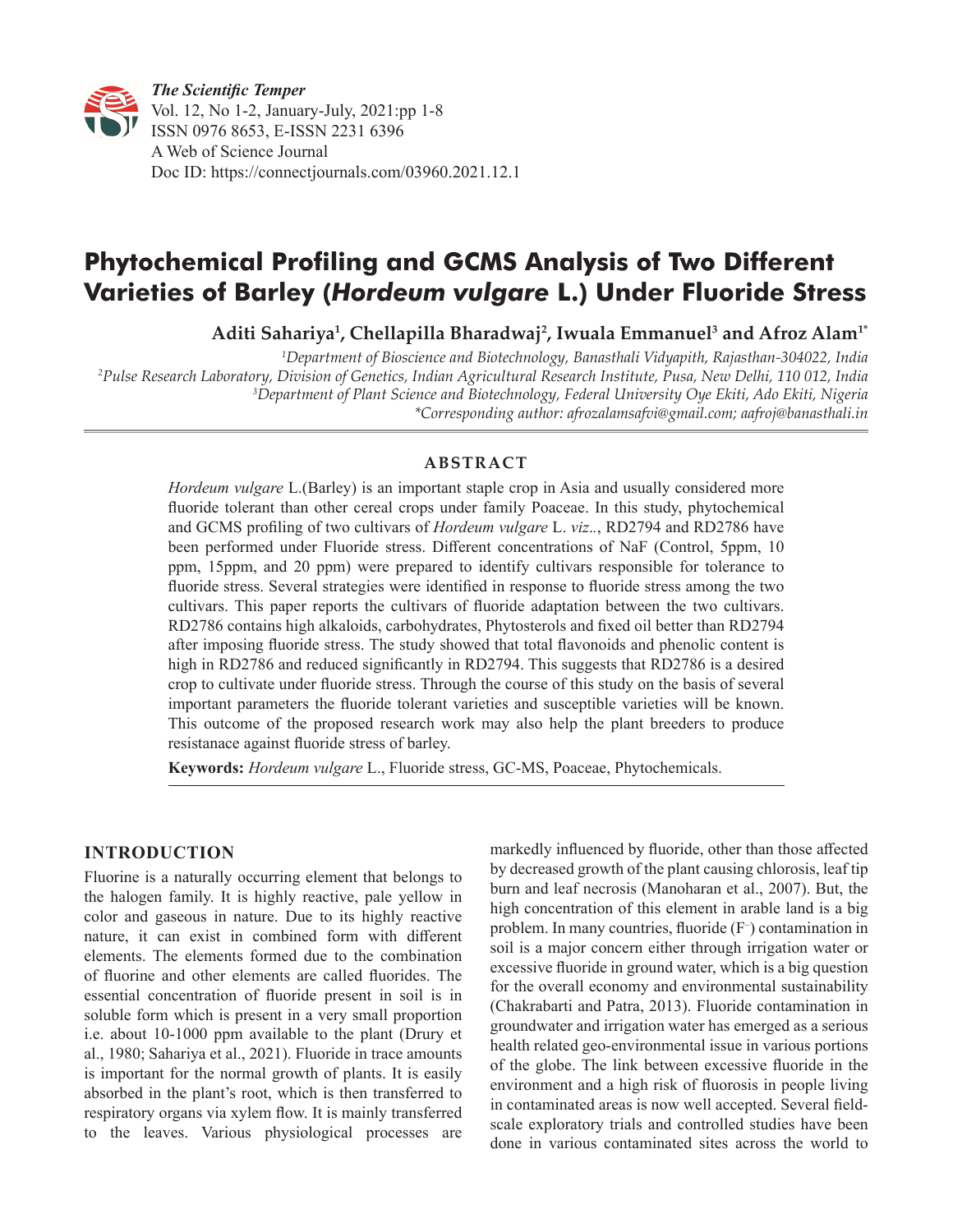examine fluoride deposition in crops and its consequences on crop productivity. Despite this, the knowledge remains fragmentary. Fluorine has gotten a lot of press because of its environmental and health implications (Margherita et al., 2021). Fluorine pollution induced by regional buildup is a major health and environmental concern in many parts of the world (Lingling et al., 2021).

Barley was formerly utilized as a resource of human sustenance for many years, with archeological evidence dating back to 8000 BC in Iran (Bothmer and Jacobsen, 1986). Barley was discovered to be a good source of insoluble and soluble dietary fibers, particularly the polysaccharide (1/3) (1/4) –β-D- glucan (beta-glucan). Among all the grains, highest concentrations of betaglucan are found in barley. The beta-glucan amount found in cereals varies from 1% in wheat grains, to 11% in barley as well as 7% in oats (Cui and Wood, 2000). For ages, because of low input requirements and well adaptation to adverse circumstances such as alkalinity, salinity, drought as well as marginal areas, it has been regarded as a poor man's crop. Even though the majority of the crop is used for cattle feed, the modern surge in industrial need for barley as a resource has prompted it to be considered as an industrial crop.

In India, the drought affected states are facing the problem of this contamination, especially the western state of Rajasthan where almost all the 33 districts are seriously fluoride affected and fluorosis is very common (Agarwal et al., 1997). The farmers and consumers both are at the receiving end due to this undesirable toxicity of fluoride. The farmers of this state usually prefer millets over the cereals and Barley is one of the preferred crops due to various environmental constraints such as severe drought and high fluoride.

In recent years, Rajasthan has just replaced Uttar Pradesh as the leading producer of barley, owing to a lack of rainfall and irrigation water throughout the harvest season during the past several years. Barley is the primary balance food crop in tribal regions of this state. Additionally, it is being used as cattle feed. It is also used in the preparation of malt and traditional beverages like *chhang* and *sattu* which are popular in the tribal people. It is utilized as a therapeutic agent in cardiac and urinary disorders (Skendi et al., 2003).

In the present study, two commonly growing cultivars, *viz*., RD2794 and RD2786 of *Hordeum vulgare* have been taken to determine the comparative phytochemicals profiles and GC-MS analysis under graded fluoride stress with the aim to help the local farmers in the better selection of the cultivar to grow with maximum economic and ecological benefits.

# **DISTRIBUTION AND DESCRIPTION OF** *H. VULGARE*

Barley has both nutritional and medicinal properties therefore; it is one of the most popular usable foods in Japan, China and Korea. The conventional physicians have a belief of medicinal use of this crop however, so far, a small number of researches are accessible in the published work carrying the ethno-medical favor of barley-extract as an anti-obesity agent (Nishiyama et al., 1994). Barley contains starch that can be high, normal or waxy amylose starch. Starch is a vital component in hulled barley, accounting for around 60% of dry matter, total dietary fiber for about 20% and for protein *i.e*., about 11% of dry matter.Therefore, this staple crop has great significance in terms of its phyto-constituents (Sullivan et al., 2013). Barley expands widely in its phytochemical composition because of its adaptive interactions with the ambient environment.

#### **PHYTOCHEMISTRY**

Phytochemicals are naturally occurring, biologically active chemical compounds present in plants. Phenolic phytochemicals have several useful effects and may also give flavor to the cereal foods. Phenolic acids are hydroxylated byproducts of cinnamic acids and benzoic acid. Various phenolic acids are mainly present in barley, p-coumaric and ferulic acid have appear to be low molecular weight phenolic acids present in barley mostly in the outer layers, but they are also found in the endosperm (Chanput et al., 2012).

Presently, there is rising attention in the utilization of nutritious constituents so as to avoid inflammatory harm and to control immune response production. Barley grains are familiar to have a number of dietary components and several secondary metabolites such as phenols and flavonoids (Li et al., 2012). However, β-glucans obtained from barley are believed to be an anti-inflammatory bioactive element, although their agronomy varies (Braaten et al., 1994).

#### **MATERIALS AND METHODS**

#### **Collection of plant material**

Seeds of RD2786 and RD2794 varieties of *H. vulgare* L., were collected from the Krishi Vigyan Kendra Banasthali, Vidyapith, Rajasthan. Seeds were grown in a green-house facility located at the Department of Biotechnology, Banasthali Vidyapith, India to evaluate certain physiological responses at vegetative stage of the *Hordeum vulgare* genotypes under fluoride stress. Seed germination took place in petri plates kept in dark for 2 days at 25°C. The germinated seedlings were sown in earthen pots (20L) containing 10 Kg of soil to achieve 5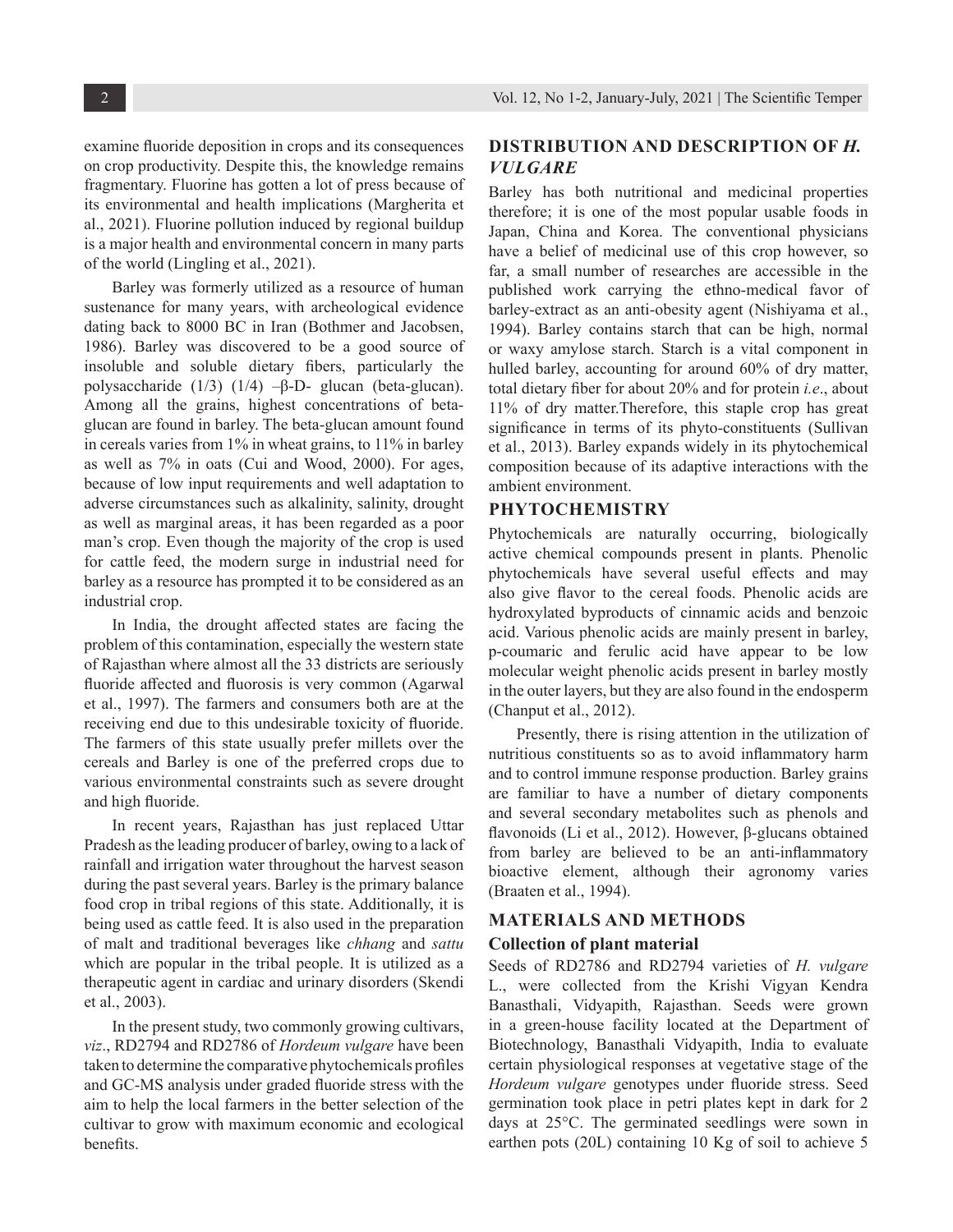seeds per pot. After germination, the seedlings were tinned at leaf 4th leaf stage to a stand of one pot. Genotypes were grown under fluoride stress in three replicates and irrigated with 0, 5, 10, 15, 20 ppm of NaF soil under temperature range 18°C to 32°C. Seedlings were watered and allowed to grow for 1 month by exposing the plants to  $15<sup>th</sup>$  days of fluoride stress.

# **EXTRACTION PROCESS**

The fresh leaves of both barley varieties were taken and washed properly, dried at room temperature for 7 days and then powered with the help of liquid nitrogen. Separately 1 gram of each leaf powder with different concentrations of NaF as well as control of both the varieties were transferred in a thimble and extracted with methanol as a solvent using Soxhlet apparatus for 12 hours. The extracts were concentrated using a rotatory flash evaporator under reduced pressure at temperatures below 35°C (Zawawi et al., 2000). Later, the standard evaluations were carried out to identify and determine secondary metabolites in the extracts. Both qualitative (alkaloids, flavonoids, carbohydrates, fixed oils and fats amino acids) and quantitative (total flavonoid and phenolic contents) calculations were done (Tables 1, 2). According to the Folin-Ciocalteau method (Vats, 2014) total phenolic content was determined and expressed as Gallic acid standards (mean  $\pm$  S.D). According to the aluminum chloride colorimetric method (Chandra et al., 2004) total flavonoid content was calculated. The stock Quercetin *(Quercetin is a plant flavonol from the flavonoid group of polyphenols. It is found in many fruits, vegetables,* 

*leaves, seeds, and grains; red onions and kale are common foods containing appreciable amounts of quercetin. Quercetin has a bitter flavor and is used as an ingredient in dietary supplements, beverages, and foods.* Solution was prepared by dissolving 5.0 mg of quercetin in 1.0 ml of methanol and extract was separately mixed with 0.6 ml of 2% aluminum chloride. Both extract and stock were prepared separately by serial dilutions using methanol. After incubation at room temperature for 60 minute, the absorbance of the reaction mixture was measured against blank at 420 nm. Among all the different concentrations of NaF used for the extract of both the varieties shows best results at concentration of 20 ppm (Figures 1-4). Hence the GC-MS assay was performed to get information about the phyto-constituents.

## **GC-MS analysis of** *Hordeum vulgare* **L. under fluoride stress**

*Hordeum vulgare* leaves of methanol extracts were taken for GC-MS analysis using Thermo Scientific triple quadrupole GC-MS (trace 1300 GC, Tsq 8000 tripe quadrupole MS) equipped with TG 5MS  $(30m \times 0.25mm, 0.25\mu m)$  column. With a rate of flow 1ml/min and a volume of 1.0μL, helium gas was used as a carrier gas. The ion source temperature was kept at 230°C and the temperature of the injector was kept at 25°C while the oven temperature was kept at 50°C (Mehdi et al., 2021). The total elution was 47.5 min. The relative percent amount of each component was calculated by comparing its average peak area to total areas. MS solution software provided by the supplier was used to control the system and to acquire the data.

| Sl. No                                                                               | <b>Variables</b>           | <b>Variety</b> | <b>Concentrations</b> |                |         |          |          |  |
|--------------------------------------------------------------------------------------|----------------------------|----------------|-----------------------|----------------|---------|----------|----------|--|
|                                                                                      |                            |                | Control               | 5ppm           | 10 ppm  | 15 ppm   | $20$ ppm |  |
| $\mathbf{1}$                                                                         | <b>Alkaloids</b>           |                |                       |                |         |          |          |  |
|                                                                                      | Mayer's test               | RD 2786        | $^{+}$                | $^{+}$         | $^{++}$ | $^{+++}$ | $^{+++}$ |  |
|                                                                                      | Wagner's test              | RD 2794        | $^{+}$                | $^{+}$         | $^{++}$ | $^{++}$  | $++$     |  |
|                                                                                      |                            | RD 2786        | $^{+}$                | $^{+}$         | $^{++}$ | $^{+++}$ | $^{+++}$ |  |
|                                                                                      |                            | RD 2794        | $^{+}$                | $^{+}$         | $^{+}$  | $^{++}$  | $^{++}$  |  |
| $\overline{2}$                                                                       | <b>Flavonoids</b>          |                |                       |                |         |          |          |  |
|                                                                                      | Alkaline reagent test      | RD 2786        | $^{+}$                | $^{+}$         | $^{++}$ | $^{+++}$ | $^{+++}$ |  |
|                                                                                      |                            | RD 2794        | $^{+}$                | $+$            | $+$     | $++$     | $^{++}$  |  |
| $\overline{\mathbf{3}}$                                                              | Carbohydrate test          |                |                       |                |         |          |          |  |
|                                                                                      | Benedict' test             | RD 2786        | $^{+}$                | $^{+}$         | $^{++}$ | $^{+++}$ | $^{+++}$ |  |
|                                                                                      |                            | RD 2794        | $^{+}$                | $^{+}$         | $^{+}$  | $^{++}$  | $^{++}$  |  |
| $\overline{\mathbf{4}}$                                                              | <b>Phytosterols</b>        |                |                       |                |         |          |          |  |
|                                                                                      | Salkowski' test            | RD 2786        | $^{+}$                | $^{+}$         | $^{++}$ | $^{+++}$ | $^{+++}$ |  |
|                                                                                      | Lebermannburchard test     | RD 2794        | $^{+}$                | $^{+}$         | $+$     | $++$     | $^{++}$  |  |
|                                                                                      |                            | RD 2786        | $^{+}$                | $\overline{+}$ | $^{++}$ | $^{++}$  | $^{++}$  |  |
|                                                                                      |                            | RD 2794        | $\mathrm{+}$          | $\, +$         | $^{+}$  | $^{++}$  | $^{++}$  |  |
| 5                                                                                    | <b>Fixed oils and fats</b> | RD 2786        |                       | $+$            | $+$     | $+$      | $+$      |  |
|                                                                                      |                            | RD 2794        |                       |                | $^+$    | $^{+}$   | $^{+}$   |  |
| 6                                                                                    | <b>Saponification test</b> | RD 2786        |                       | $+$            | $+$     | $+$      | $+$      |  |
|                                                                                      |                            | RD 2794        |                       |                | $^+$    | $^{+}$   | $^{+}$   |  |
| $a$ +++ (highly present), b ++ (moderately present), c + (low present), d – (absent) |                            |                |                       |                |         |          |          |  |

**Table 1: Qualitative analysis of varieties RD2794 and RD2786 of** *Hordeum Vulgare* **L. at different concentration of fluoride**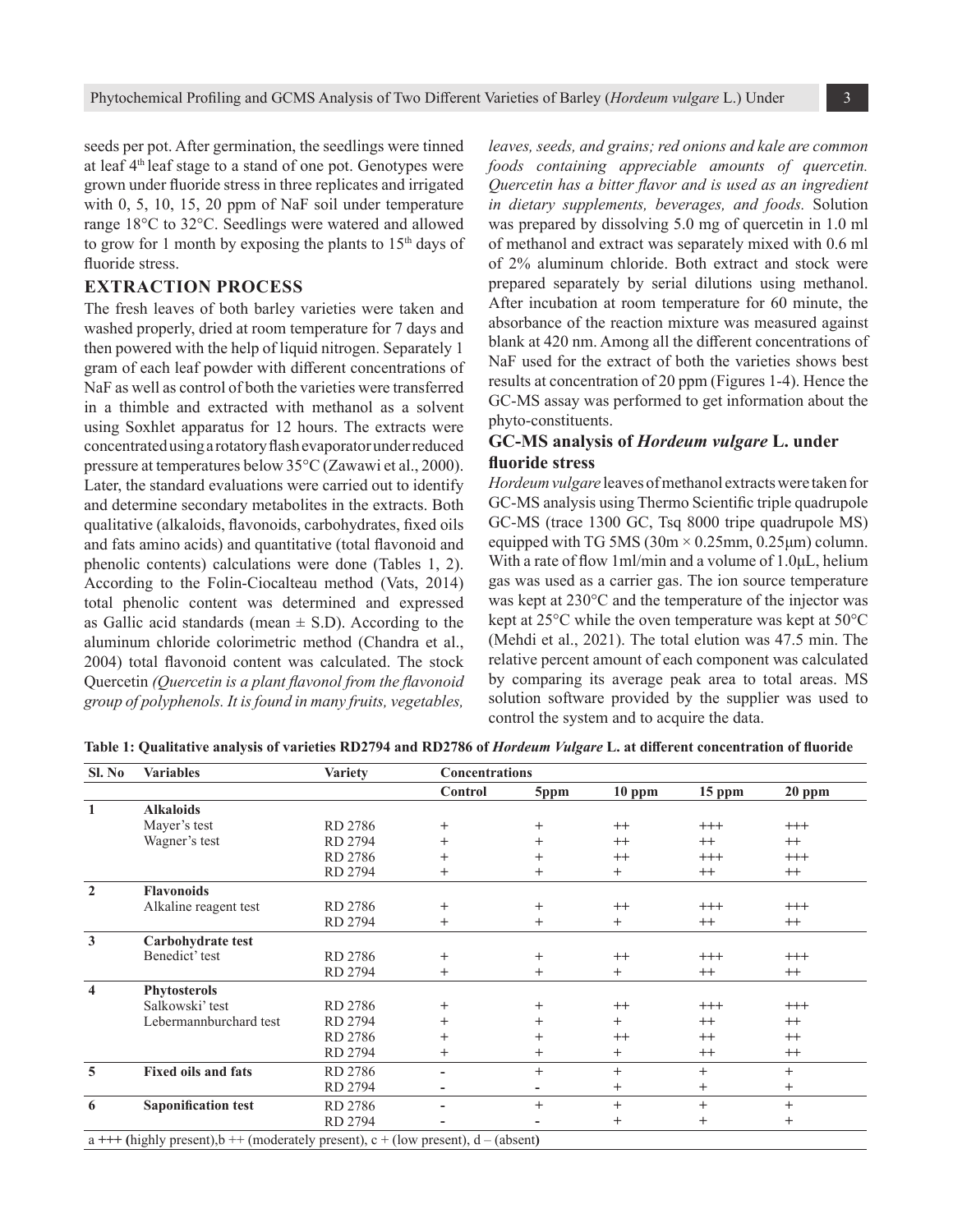| S. no                                                                                                 | <b>Variables</b>                | Different concentration of fluoride |                             |                              |                              |                             |  |
|-------------------------------------------------------------------------------------------------------|---------------------------------|-------------------------------------|-----------------------------|------------------------------|------------------------------|-----------------------------|--|
|                                                                                                       |                                 | Control                             | 5ppm                        | 10 <sub>ppm</sub>            | 15ppm                        | 20 <sub>ppm</sub>           |  |
| 1.                                                                                                    | Total phenolic content of 2786  | $151.2 \pm 0.12$ mg/<br>gGAE        | $213.4 \pm 0.26$<br>mg/gGAE | $215.6 \pm 0.29$<br>mg/gGAE  | $218\pm0.31$<br>mg/gGAE      | $219 \pm 0.31$<br>mg/gGAE   |  |
| 2.                                                                                                    | Total flavonoid content of 2786 | $215 \pm 0.21$ mg/<br>gGAE          | $236 \pm 0.30$ mg/<br>gGAE  | $240\pm0.30$ mg/<br>gGAE     | $244\pm0.30$<br>mg/gGAE      | $246 \pm 0.32$<br>mg/gGAE   |  |
| $\mathfrak{Z}$ .                                                                                      | Total phenolic content of 2794  | $138.4 \pm 0.10$ mg/<br>gGAE        | $140 \pm 0.12$ mg/<br>gGAE  | $146.1 \pm 0.14$ mg/<br>gGAE | $153.2 \pm 0.18$ mg/<br>gGAE | $160.2 \pm 0.17$<br>mg/gGAE |  |
| $\overline{4}$ .                                                                                      | Total flavonoid content of 2794 | $150\pm0.09$ mg/<br>gGAE            | $168.2 \pm 0.13$<br>mg/gGAE | $172.0 \pm 0.13$ mg/<br>gGAE | $181.4\pm0.18$ mg/<br>gGAE   | $201 \pm 0.20$<br>mg/gGAE   |  |
| Dete and the cause means and standard deviation of the mean fauge $\epsilon$ independent evening anta |                                 |                                     |                             |                              |                              |                             |  |

Table 2: Quantitative analysis of total phenols and flavonoids content of variety 2786 and 2794 of *H. vulgare* 

Data are the same means and standard deviation of the mean for  $n = 3$  independent experiments



**Figure 1: Total phenolic content in** *H. vulgare* **L. variety RD2786**

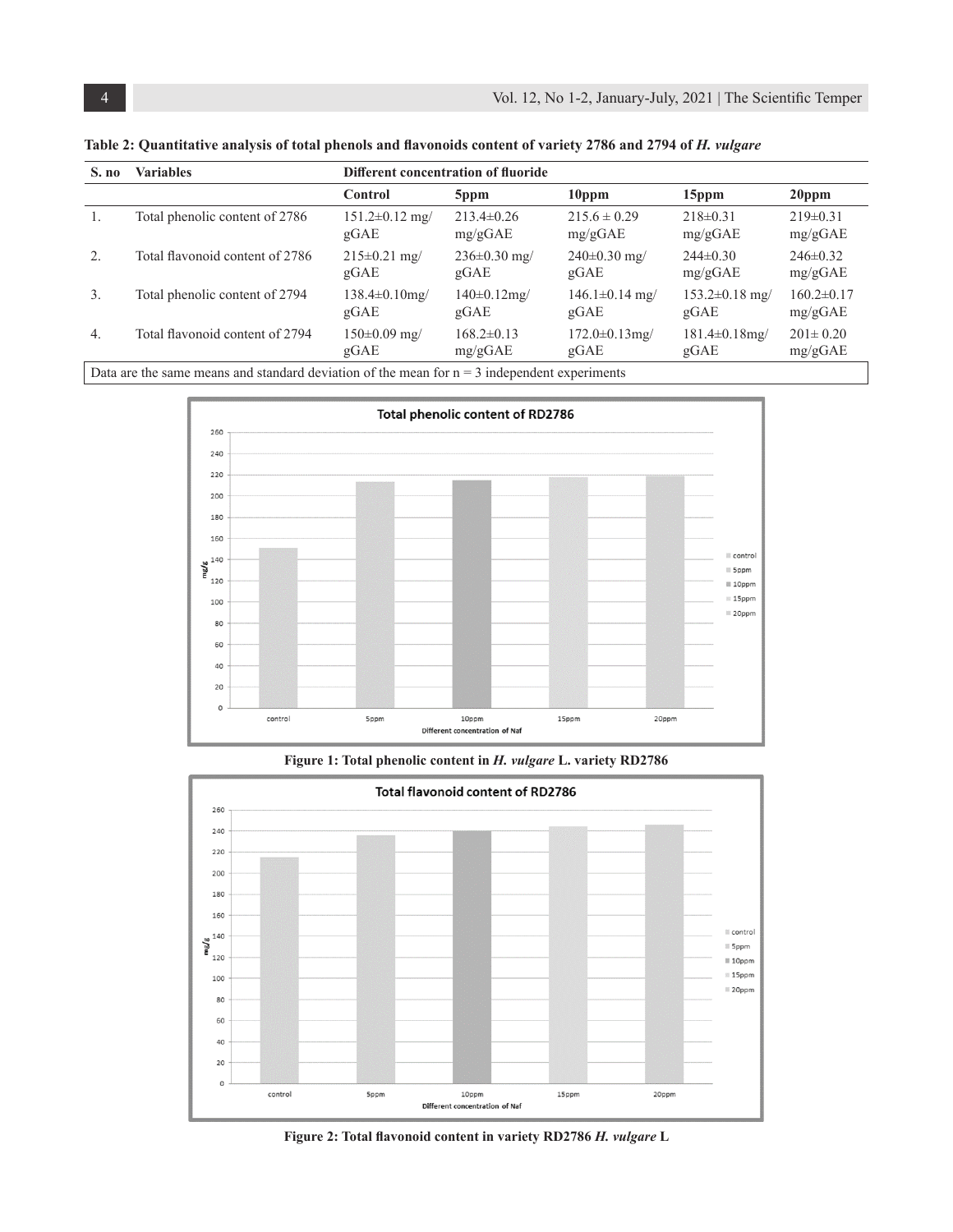

**Figure 3: Total phenolic content in variety RD2794** *H. vulgare L*



**Figure 4: Total flavonoid content in variety RD2794** *H. vulgare* **L**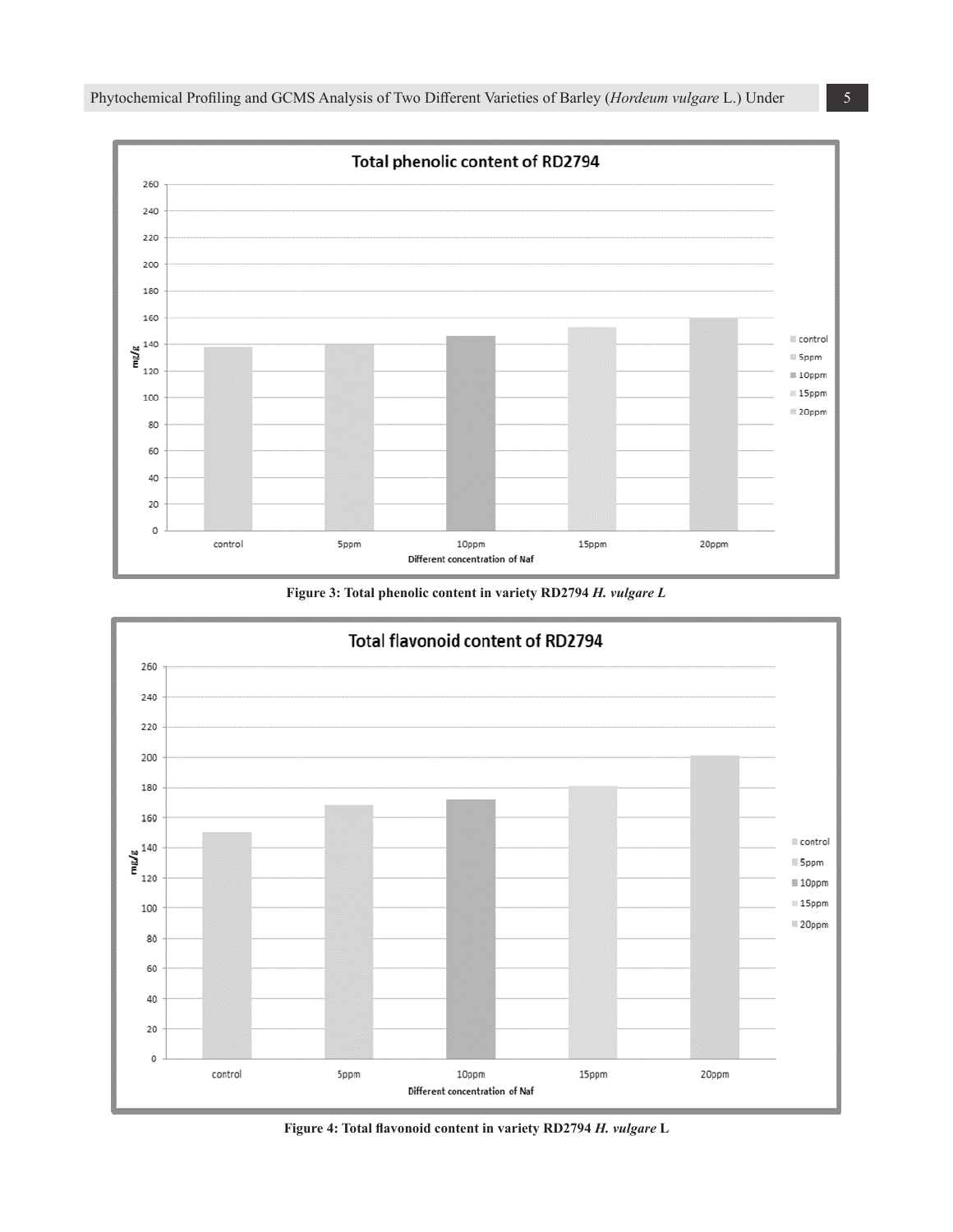

**Figure 5: Determination of bioactive compounds through GC-MS**

|  | Table 3: GC-MS analysis of <i>H. Vulgare</i> variety of RD 2786 in methanol extract |  |  |  |
|--|-------------------------------------------------------------------------------------|--|--|--|
|  |                                                                                     |  |  |  |

| S. No | <b>RT</b> | <b>AREA</b> | <b>COMPOUND NAME</b>                                                                                                                     | <b>MOLECULAR</b><br><b>FORMULA</b>       |
|-------|-----------|-------------|------------------------------------------------------------------------------------------------------------------------------------------|------------------------------------------|
| 1.    | 3.25      | 7.38 %      | Boric acid, trimethyl Ester<br>Phosphinic acid, [methyl(formyl)amino]methyl(2-phenylethyl)-                                              | $C_3H_0BO_3$<br>$C_{11}H_{16}NO_3P$      |
| 2.    | 3.64      | $6.68\%$    | Dibenzene, 1, 1:4'-bis (1,2-ethanediyl)-2-(1 Hydroxypropyl)-3-trime<br>thylsiloxy- Benzene methanol 2-Phenylethanethiol, TMS derivatives | $C_{22}H_{30}O_2Si$<br>$C_{11}H_{18}SSi$ |
| 3.    | 6.85      | 5.17%       | 1,4-Cyclopentadiene,1(diethylboryl)(trimethylsily1)                                                                                      |                                          |
| 4.    | 13.99     | 4.19%       | Heptacosane<br>Octadecane, 3-ethyl-5-(2-ethylbutyl)                                                                                      | $C_{27}H_{56}$<br>$C_{26}H_{54}$         |
| 5.    | 19.44     | 37.23%      | Hexadecanoicacid, methyl ester                                                                                                           | $C_{17}H_{34}O_2$                        |
| 6.    | 21.50     | 13.75%      | Methyl stearate<br>Heptadecanoic acid, 16- methyethyl<br>Ester                                                                           | $C_{19}H_{38}O_2$                        |
| 7.    | 23.60     | 4.62%       | Dodecanoic acid, undecyl ester                                                                                                           | $C_{23}H_{46}O_2$                        |
| 8.    | 27.64     | $6.75\%$    | DI-n-octyl phthalate                                                                                                                     | $C_{24}H_{38}O_4$                        |
| 9.    | 29.85     | 8.75 %      | Rhodopin                                                                                                                                 | $C_{40}H_{58}O$                          |

## **STATISTICAL ANALYSIS**

All the tests were performed in triplicates (n=3). Data are stated as mean  $\pm$  SE. The examination of variances among mean were tested by using SPSS software. For every output variable, multiple-comparison Turkey's  $p \leq 0.05$ tests were conducted to analyze the variance of the data.

## **RESULTS**

A qualitative analysis of *H. vulgare v*arieties in methanol extract under different concentration of fluoride stress was performed to validate the earlier reports and researches about the occurrence of several phyto compounds. It was found that both selected varieties of *H. vulgare* showed the immoderate presence of carbohydrates (Benedict's test), low amount of saponins, fixed oils and fats were detected, the proximity of the high amount of alkaloids, flavonoids, phenols compounds and phytosterols were also detected. According to qualitative and quantitative analysis, RD2786 has high content of phytochemicals compared to RD2794. The displays the total phenol contents of methanol extract of *H. vulgare* under different fluoride concentrations. The phenolic content increased considerably both in RD2786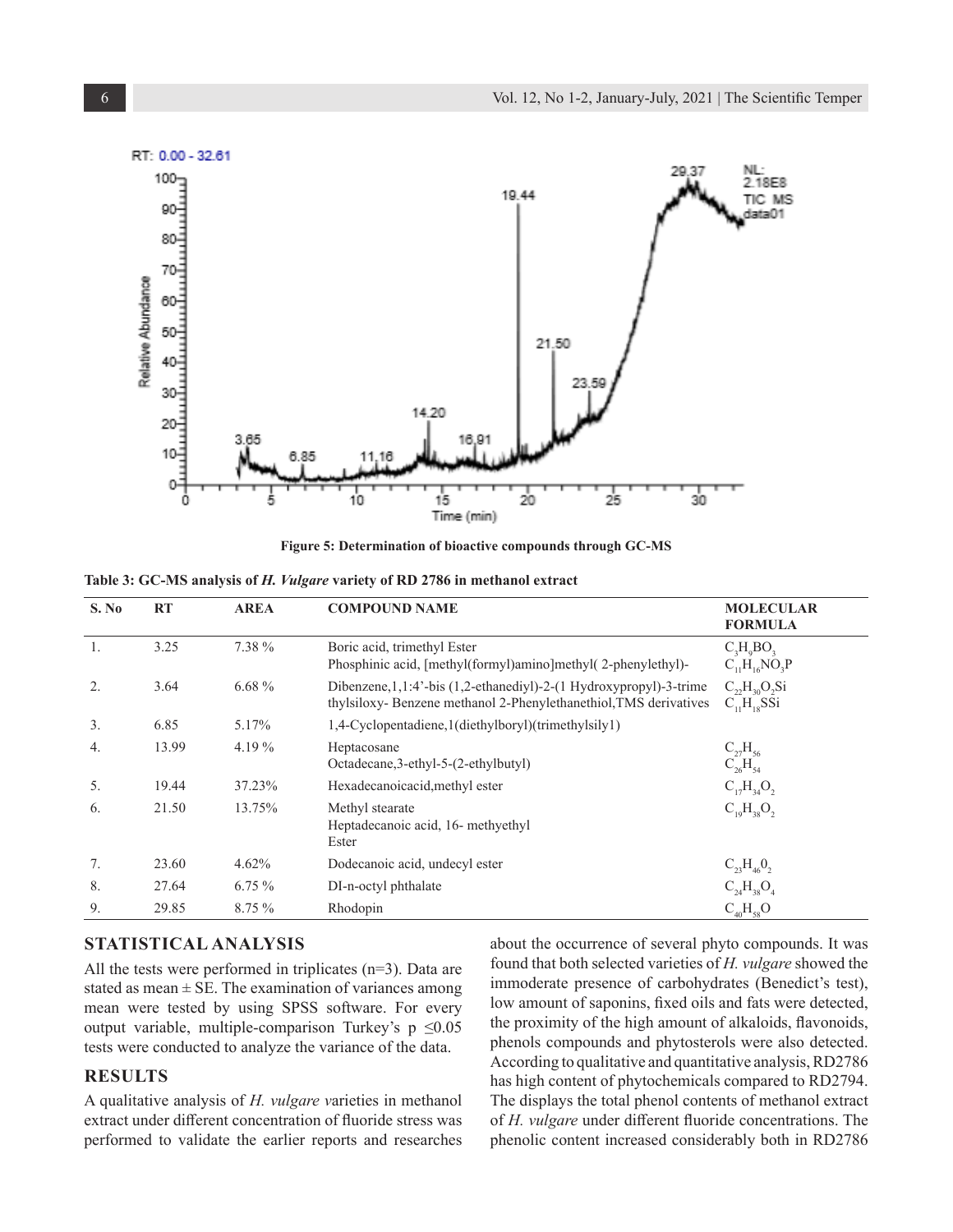and RD2794 varieties of *H. vulgare* with increasing exposure to sodium fluoride. The highest phenol content was found at the concentration of 20 ppm and the lowest phenol content was found at the control and comparing both the varieties, RD2786 has high phenol content.

The result of GC-MS analysis of RD2786 barley in methanol extract contains pharmacologically active substances with anti-inflammatory, antifouling, antioxidant properties.

#### **DISCUSSION**

The observed higher level of phenolic content could be responsible for scavenging free radicals formed during fluoride stress. The detection of secondary metabolites under fluoride exposure protects the plant from oxidative damage and improves its bioactive potential and medicinal properties. The increase in the flavonoid level with increased exposure to fluoride concentration may contribute to the metabolism of antioxidants.

The GC-MS analysis of RD 2786 variety of barley in methanol extract exhibited the presence of nine compounds in it. Some of these compounds identified through GC-MS are known to have many important formulation and biological functions, hexadecanoic acid; methyl ester (RT 19.4) acts as an antioxidant and has nematicide, hypocholesterolemic and pesticide properties (Ansorena et al., 2011). Heptacosane acts as alkanes, antimicrobial activity and anti-algal activity (Everall and Lees, 1996). Methyl stearate controls cell-wall porosity and protects from abiotic stress and provides resistance from toxicity (Wu et al., 2018). Dodecanoic acid possesses antifungal properties; it is a saturated fatty acid (Ansorena et al., 2011). The 2, methylbenzene 1,4diol acts as an inflammatory agent. Di-n- octyl phthalate, a plasticizer compound and possesses antifouling and antimicrobial properties (Wu et al., 2018). Because, both varieties were grown under the same environmental conditions and stresses, the differences are due to genetic make-up. The considerable variances found in this study are crucial for getting the optimum utilization of these barleys as food and feed.

#### **CONCLUSIONS**

Virtually each part of *H. vulgare*, i.e., fruit, seeds, root, and leaves are utilized. The individual parts of barley produce various phytochemicals and these compounds are used to cure different disorders of human beings and livestocks. On the basis of quantitative analysis, the information attained is that *H. vulgare* is a reservoir of important phyto chemicals such as flavonoids, alkaloids, phytosterols, and phenols. This abundant diversity of botanical compounds can be associated with the various observable biochemical processes of plants. Hence, it can be concluded that *H. vulgare* is a versatile plant with a huge reservoir of various medicinally significant phyto-constituents.

#### **ACKNOWLEDGEMENTS**

The authors (AS and AA) express thier gratitude to **Prof. Ina Aditya Shastri,** (*Vice Chancellor, Banasthali Vidyapith, Rajasthan*) for her support and encouragements. We also thank DST for providing networking support through the FIST program at the department of Bioscience and Biotechnology, Banasthali, as well as the DBT funded Bioinformatics at Center Banasthali Vidyapith.

# **CONFLICT OF INTEREST**

The author declares that there is no conflict of interest relevant to this article.

#### **REFERENCES**

- Agarwal, V., Vaish, A.K. and P. Vaish (1997). Groundwater quality Focus on fluoride and fluorosis in Rajasthan. *Current Science* 73(9):743-746.
- Ansorena, D., Gimeno, O., Astiasarán, I. and J. Bello (2001). Analysis of volatile compounds by GC–MS of a dry fermented sausage: chorizo de Pamplona. *Food Research International* 34(1):67–75.
- Bothmer, V. and R. N. Jacobsen (1986). Interspecific crosses in Hordeum (Poaceae). *Plant Systematics and Evolution* 153(1):49-64.
- Braaten, J.T., Wood, P.J., Scott, F.W., Wolynetz, M.S., Lowe, M.K., Bradley-White, P. and M.W. Collins (1994). Oat beta-glucan reduces blood cholesterol concentration in hypercholesterolemic subjects. *European Journal of Clinical Nutrition* 48(7):465- 474
- Chakrabarti, S. and K. Patra (2013). Effect of fluoride on superoxide dismutase activity in four plant crops. *Research Report Fluoride* 46(2): 59–62.
- Chandra, S., Khan, S., Avula, B., Lata, H., Yang, M.H., El Sohly, M.A. and I.A. Khan (2014). Assessment of total phenolic and flavonoid content, antioxidant properties, and yield of aeroponically and conventionally grown leafy vegetables and fruits crops: A Comparative study. *Evidence-Based Complementary and Alternative Medicine* 2014: 253875.
- Chanput, W., Reitsma, M., Kleinjans, L., Mes, J.J., Savelkoul, H.F. and H.J. Wichers (2012). β-Glucans are involved in immune‐modulation of THP‐1 macrophages. *Molecular Nutrition & Food Research* 56(5):822-833.
- Cui, W. and P.J. Wood (2000). Relationships between structural features, molecular weight and rheological properties of cereal b-D-glucan. In: Nishinari, K.,